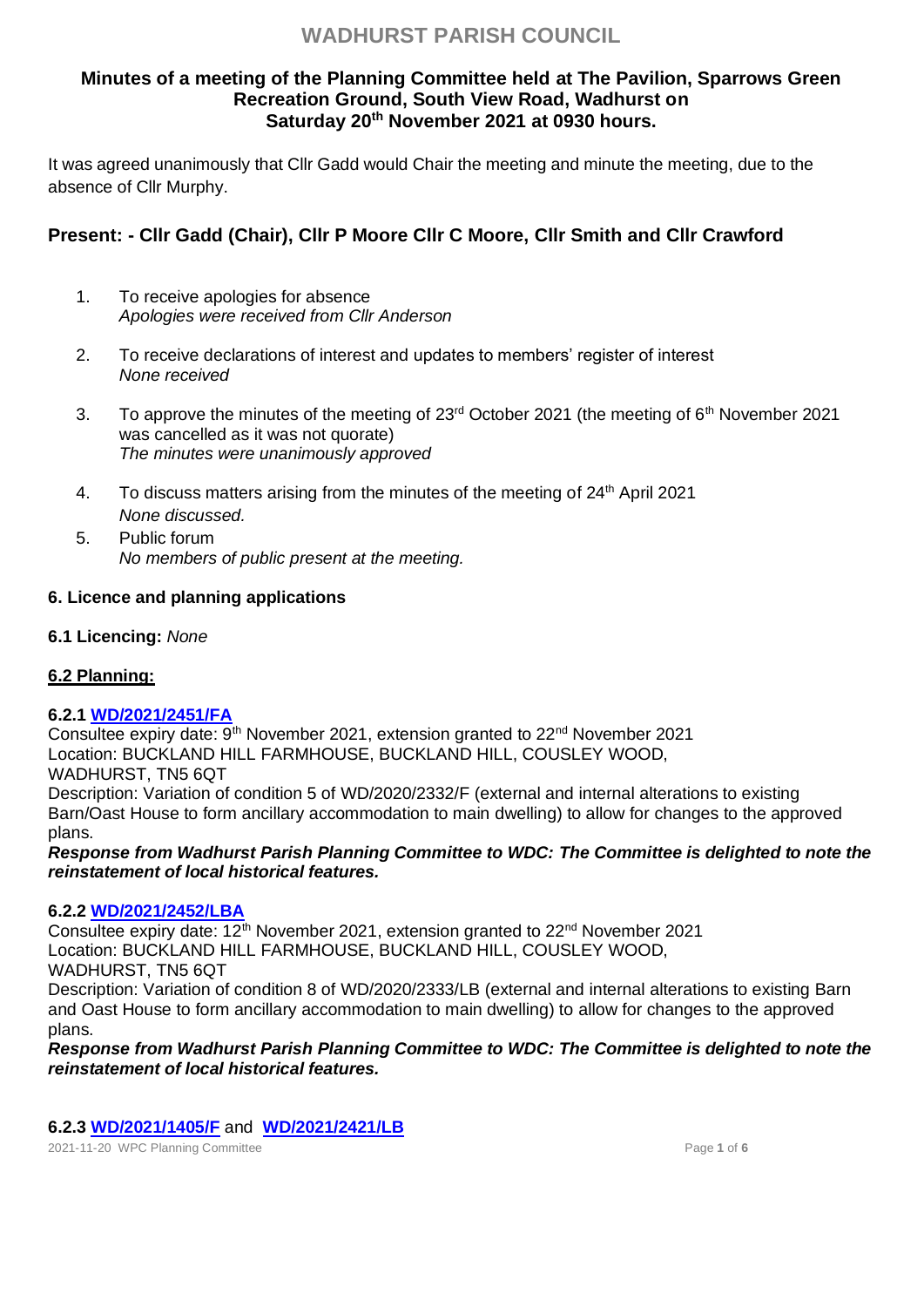Consultee expiry date:  $9<sup>th</sup>$  November 2021 (requested an extension to 22/11/21 – no response from WDC) Location: SNAPE CLOCK HOUSE, SNAPE LANE, WADHURST, TN5 6NS Description: Conversion of existing outbuilding to holiday let. *Response from Wadhurst Parish Planning Committee to WDC: No objection.*

## **6.2.4 [WD/2021/2326/LB](http://planning.wealden.gov.uk/plandisp.aspx?recno=155391)**

Consultee expiry date:  $17<sup>th</sup>$  November 2021 (requested an extension to 22/11/21 – no response from WDC) Location: SNAPE CLOCK HOUSE, SNAPE LANE. WADHURST, TN5 6NS Description: Demolition of part of a brick wall (internal) to create an open plan kitchen / dining room. *Response from Wadhurst Parish Planning Committee to WDC: No objection.*

### **6.2.5 [WD/2021/2472/F](http://planning.wealden.gov.uk/plandisp.aspx?recno=155569)**

Consultee expiry date:  $10^{th}$  November 2021(requested an extension to 22/11/21 – no response from WDC) Location: HIGH RISEDEN, TIDEBROOK ROAD, WADHURST, TN5 6PA

Description: Two storey front extension and alterations to fenestration

*Response from Wadhurst Parish Planning Committee to WDC No objection, however the Committee would like to draw WDC's attention to the neighbour's issue regarding loss of light and would urge WDC to assess this impact.*

# **6.2.6 [WD/2021/2633/FR](http://planning.wealden.gov.uk/plandisp.aspx?recno=155769)**

Consultee expiry date: 19th November 2021 (requested an extension to 22/11/21 – no response from WDC) Location: 3 THE MARLPIT, DURGATES, WADHURST, TN5 6UP

Description: Erection of front entrance porch, addition of natural timber weatherboard to first floor front elevation of property. Amendment to WD/2020/0305/f to retain the side addition and clad elevations with natural timber weatherboard.

*Response from Wadhurst Parish Planning Committee to WDC: No objection.*

# **6.2.7 [WD/2021/2150/F](http://planning.wealden.gov.uk/plandisp.aspx?recno=155164)**

Consultee expiry date:  $17<sup>th</sup>$  November 2021 (requested an extension to 22/11/21 – no response from WDC) Location: FERMAIN, 5 STONE CROSS ROAD, WADHURST, TN5 6LR Description: Two storey front and side extension with porch and single storey rear extension.

*Response from Wadhurst Parish Planning Committee to WDC: No objection.*

### **6.2.8 [WD/2021/2313/F](http://planning.wealden.gov.uk/plandisp.aspx?recno=155377)**

Consultee expiry date:  $17<sup>th</sup>$  November 2021 – extensions granted to  $22<sup>nd</sup>$  November 2021. Location: BARN ADJACENT TO OAK COTTAGE, COOMBE LANE, WADHURST, TN5 6NU Description: Erection of dwelling to replace barn conversion approved under the terms of planning permission WD/2019/2416/F with detached garage and proposed access gates.

*Response from Wadhurst Parish Planning Committee to WDC: Objection.* 

*This is considered to be an encroachment into the A1 AONB and this proposed build would fundamentally change the character of the lane from 'farmstead' to' residential'. Although this is use of 'Brownfield', the current existing planning permission (WD/2019/2416/F) in respect of a barn conversion, is appropriate in this location.*

*WDC should note that this property is situated in a prominent position and therefore is of high impact. It should also be noted that this property can be easily seen from the nearby public footpaths. The proposed design of build, is considered to be grossly inappropriate in the HighWeald AONB. The Committee is concerned, with regard to the excessive quantity ofglass, low roof pitch and inappropriate materials.*

### **6.2.9 [WD/2021/2654/F](http://planning.wealden.gov.uk/plandisp.aspx?recno=155793)**

Consultee expiry date: 22nd November 2021

2021-11-20 WPC Planning Committee Page **2** of **6**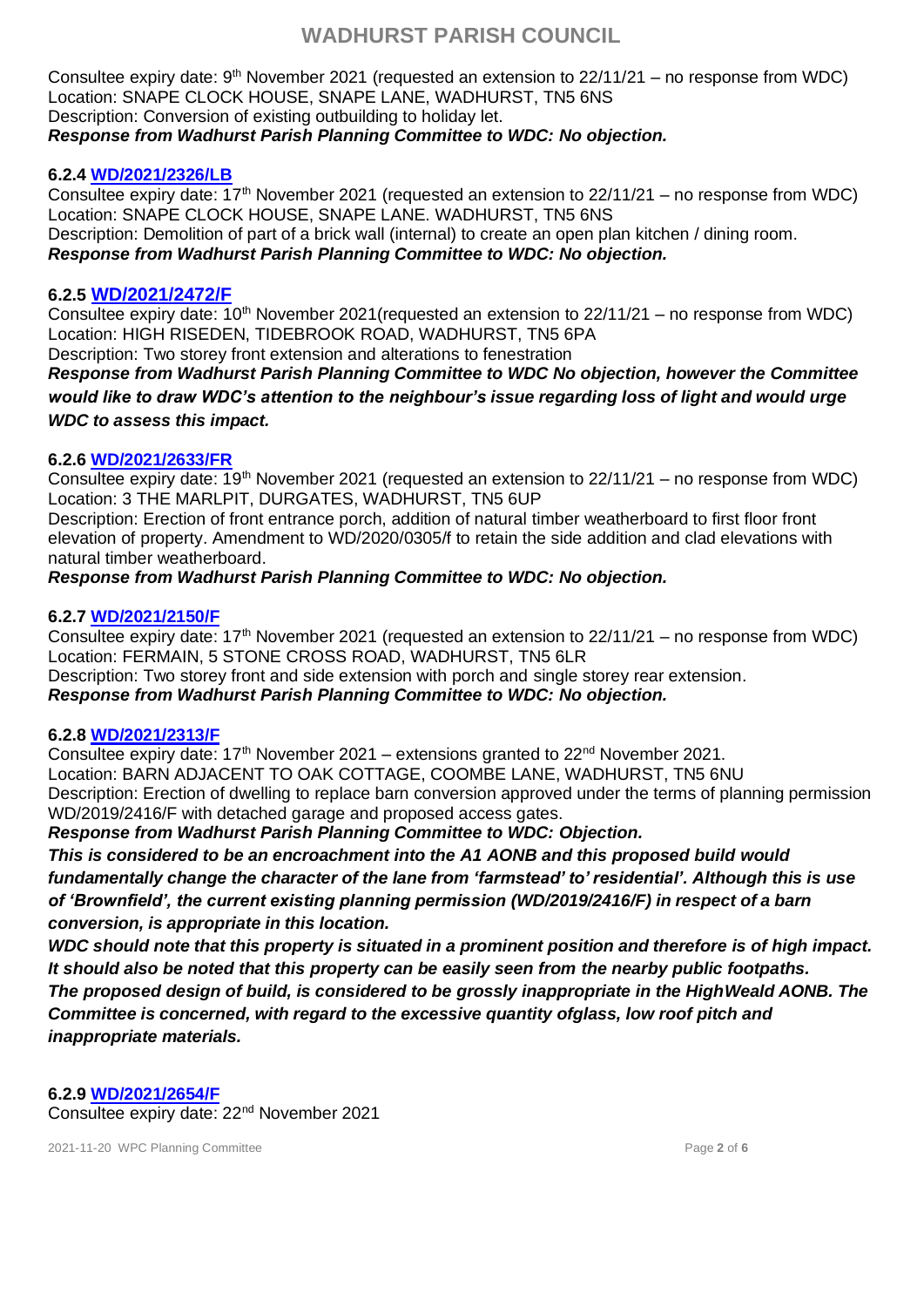# Location: 17 WESTERN ROAD, WADHURST, TN5 6TX

Description: Proposed loft conversion with dormers.

*Response from Wadhurst Parish Planning Committee to WDC: Objection dormers are overly large, being far greater at 3/4 of the main roof length rather than the one third of roof length specified in the Wealden design guide. Too high upon main roof attaching almost at the roof ridge, and of a different roof type, flat, to the main roof which is pitched (against Wealden design guidance). This design is more a roof extension than dormer something that is not supported in the Wealden design guide. The dormer will be highly visible from the street as the they are to the side of the building exposing a large flat elevation to the front of the property visible from the street. This will ruin the street scene by unbalancing the roof symmetry with adjacent property creating a discordant element.*

# **6.2.10 [WD/2021/2019/FR](http://planning.wealden.gov.uk/plandisp.aspx?recno=155019)**

Consultee expiry date: 25<sup>th</sup> November 2021 Location: BEECHCROFT, FAIRGLEN ROAD, WADHURST, TN5 6JL Description: Retrospective application for the re-modelling and extension of existing bungalow. *Response from Wadhurst Parish Planning Committee to WDC: Objection (by majority). This property is considered to be inappropriate in its style for the surroundings, of inappropriate scale* and is an example of over massing of a site. In addition, it is believed to be overbearing, excessively *overlooking the neighbouring property and is invasive of the 'privacy zone'. It is also noted that, the property is forward of the 'building line'*

# **6.2.11 [WD/2021/2647/F](http://planning.wealden.gov.uk/plandisp.aspx?recno=155786)**

Consultee expiry date: 29<sup>th</sup> November 2021 Location: RIVENDELL, FAIRCROUCH LANE, WADHURST, TN5 6PN Description: Conversion of part of garage to ancillary guest accommodation/ home study. *Response from Wadhurst Parish Planning Committee to WDC: No objection.*

## **6.2.12 [WD/2021/2687/LB](http://planning.wealden.gov.uk/plandisp.aspx?recno=155838)**

Consultee expiry date: 30<sup>th</sup> November 2021 Location: ORCHARD COTTAGE, WADHURST CASTLE, DURGATES, WADHURST, TN5 6DA Description: The replacement of the existing single-glazed timber sash and casement windows with new double-glazed timber sash & casement windows. The installation of 3 no. Velux rooflights to the rear roof pitch and 3 no. Velux rooflights to the front roof pitch. The installation of 3 no. new timber doors. *Response from Wadhurst Parish Planning Committee to WDC: No objection.*

### **6.2.13 [WD/2021/2628/F](http://planning.wealden.gov.uk/plandisp.aspx?recno=155764)**

Consultee expiry date: 3rd December 2021 Location: YAFFLE HOUSE, CASTLE WALK, WADHURST, TN5 6DB Description: Form a new garden store and bin store on the south west boundary with alterations to the side access gate and adjoining fence. *Response from Wadhurst Parish Planning Committee to WDC: No objection.*

### **7. [WD/2021/1056/O](http://planning.wealden.gov.uk/plandisp.aspx?recno=153805)**

Location: LAND WEST OF TURNERS GREEN ROAD AND ADJACENT TO SPARROWS GREEN RECREATION GROUND, WADHURST, TN5 6TW Description: Phased development of 5 no. self-build dwellings, associated access and infrastructure works. *Please see update below: refused No update*

# **8. [WD/2021/1285/MAO](http://planning.wealden.gov.uk/plandisp.aspx?recno=154095)**

Location: LAND TO THE SOUTH OF COUSLEY WOOD ROAD, SPARROWS GREEN, WADHURST, TN5 6DY

2021-11-20 WPC Planning Committee Page **3** of **6**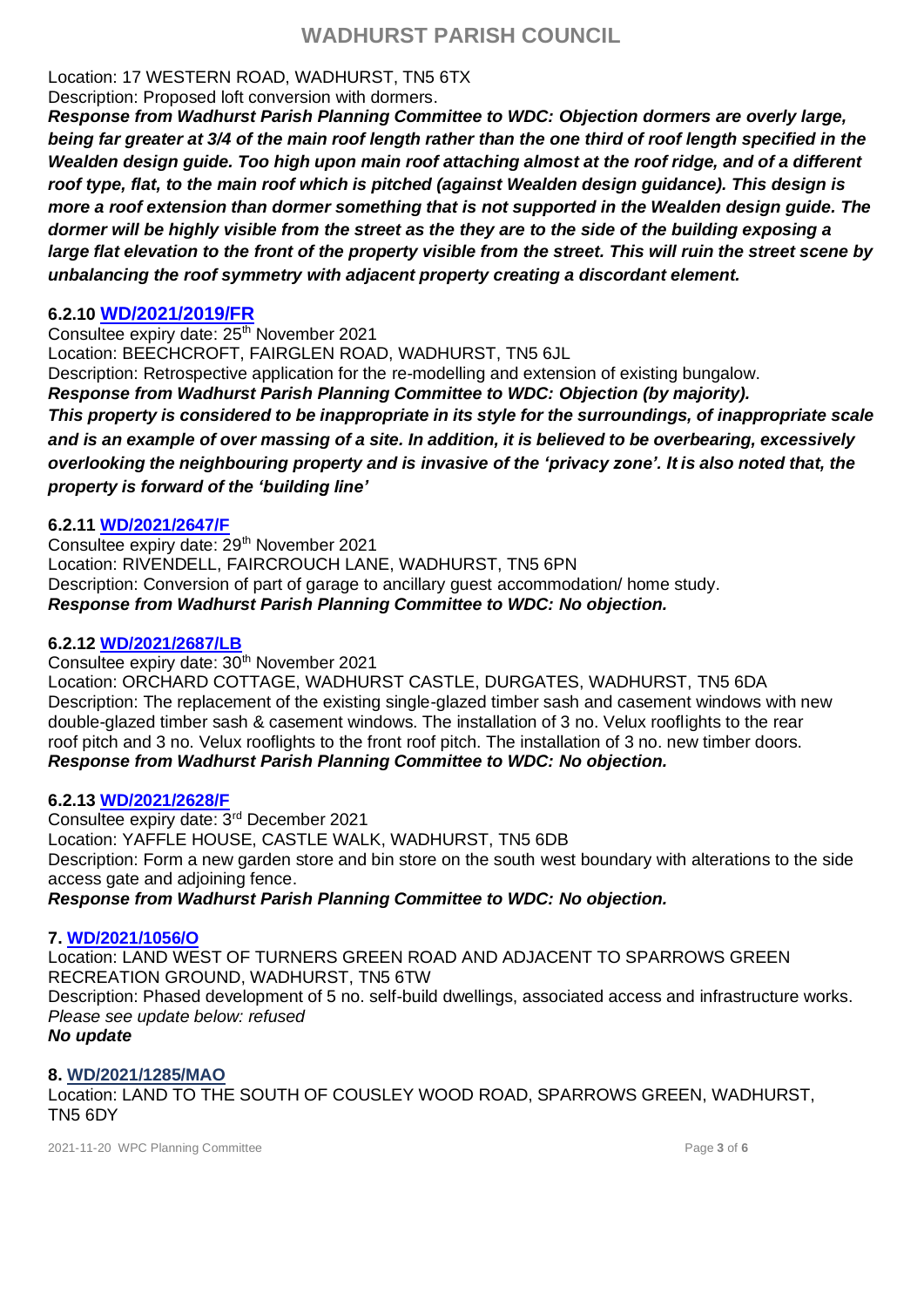Description: Outline application (seeking approval of access) for the erection of up to 21 residential dwellings. All other matters reserved. *No update*

### **9. [WD/2021/0559/MAJ](https://planning.wealden.gov.uk/plandisp.aspx?recno=153161)**

Location: Weald Hall Residential Home, Mayfield Lane, Wadhurst, TN5 6HX. Description: Conversion of car home to gorm 8 x flats together with the construction of 13 x new dwellings associated works following the demolition of existing lodge. *No update*

#### **10. [WD/2020/2365/MAO](https://planning.wealden.gov.uk/plandisp.aspx?recno=151901)**

Location: Land to the north of Marking House, Station Road, Wadhurst, TN5 6RT Description: Outline application for development of 35 residential dwellings. *No update*

#### **11. [WD/2020/2426/MRM](http://planning.wealden.gov.uk/plandisp.aspx?recno=151989)**

Location: LAND EAST OF OLD STATION ROAD, WADHURST, TN5 6TZ Description: Reserved matters pursuant to outline planning permission WD/2016/0402/MAO (revised illustrative layout for 21 dwellings, Scheme now excludes footway and road improvements and includes provisional drainage measures).

*Notice from WDC and circulated to WPC Planning Committee 3/11/2021: the above application is being considered by members of the Planning Committee North on 11 November 2021. The meeting commences at 10.00am, and will be held at the Civic Community Hall, Wealden District Council Offices, Vicarage Lane, Hailsham, BN27 2AX.*

*Update: planning permission GRANTED. Too see the decision notice please click [here](file:///C:/Users/Fiona.000/Downloads/WD-2020-2426-MRM_Decision%20Information_Decision%20Notice_WD20202426MRM.pdf) No update*

**To consider notices of decisions received: Certificate of Lawful Development:** *None* **Raise no Objections**: *None* **Prior Approval Required:** *None* **Not Issued**: *None* **Issued:** 

#### **Application No. [WD/2021/1506/F](http://planning.wealden.gov.uk/plandisp.aspx?recno=154368)**

Description: Proposed amendments to existing outbuilding to include replacement roof, erection of external staircase and alterations to fenestration. Location: WESTWOOD HOUSE, FAIRCROUCH LANE, WADHURST, TN5 6PR Decision: Approved

### **Application No. [WD/2021/2365/FA](http://planning.wealden.gov.uk/plandisp.aspx?recno=155440)**

Description: Variation of condition 10 of WD/2017/0356/F (construction of new dwelling house) to allow changes in the design, internal layout, fenestration and landscaping. Location: LAND BETWEEN FARTHINGS AND THE WINNATS, BALACLAVA LANE, WADHURST, TN5 6EH Decision: Approved

### **Application No. [WD/2021/2271/F](http://planning.wealden.gov.uk/plandisp.aspx?recno=155322)**

Description: erection of two storey rear extension Location: 11 WESTERN ROAD, WADHURST, TN5 6TX Decision: approved

2021-11-20 WPC Planning Committee Page **4** of **6**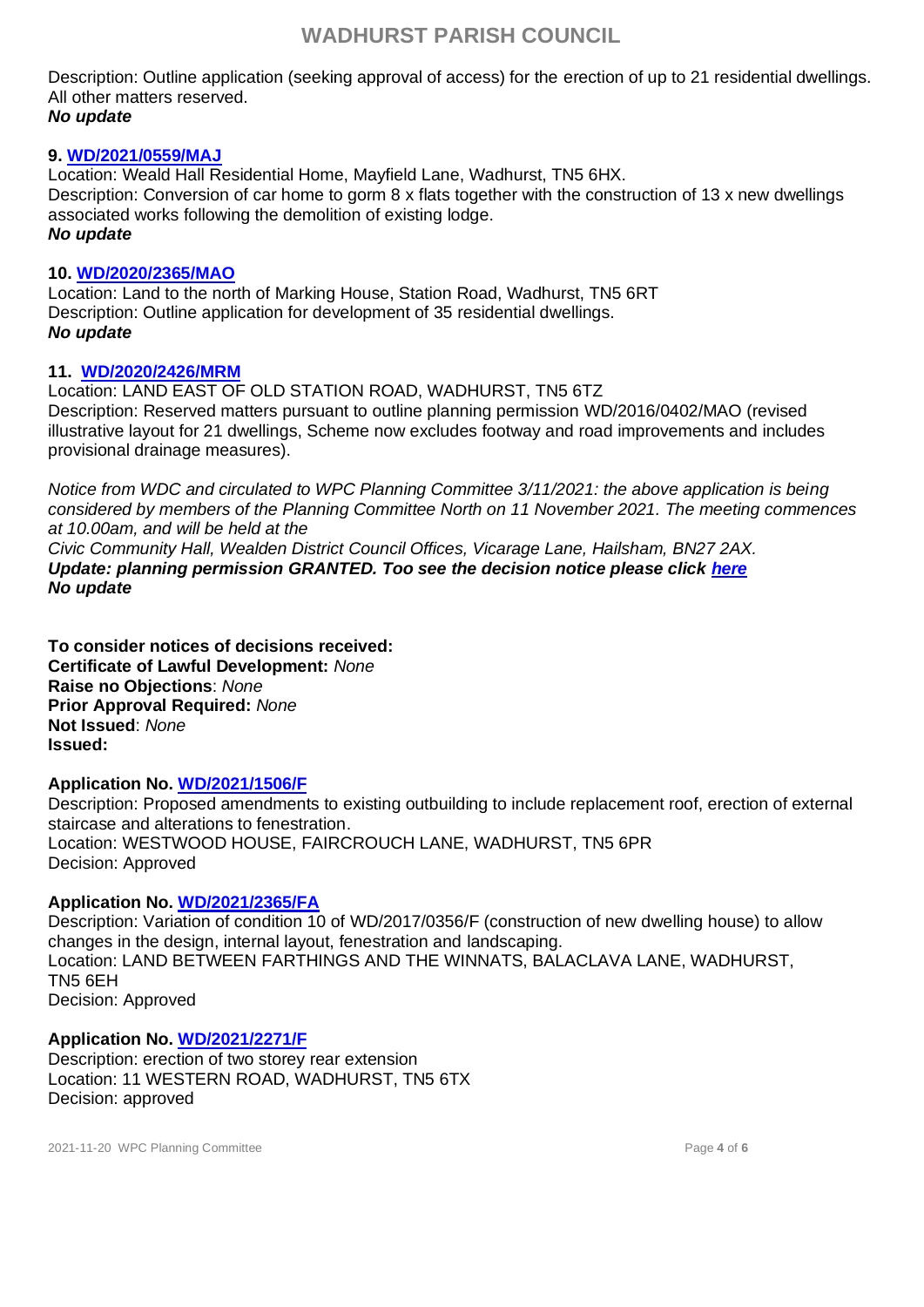Comment from WDC to WPC: *Whilst not strictly applicable in this instance, it is important to note that Juliet balconies can be installed under permitted development without recourse to the local planning authority. Therefore, the government deem them to be acceptable forms of development that would not normally require the benefit of formal planning permission. In this instance, the applicant's rear garden area is already overlooked by first floor windows contained within the rear elevations of neighbouring properties and also by the rear and side facing dormer windows contained within the roof of 9 Western Road. Therefore, the proposed Juliet balcony is not considered to materially alter the existing levels of mutual overlooking between the properties along this stretch of the road. It is not considered that the level of glazing incorporated within the elevations of the extension would materially increase the level of artificial light spill from the site or the wider residential street to warrant refusal, especially considering the permitted development fall-back.*

# **Application No. [WD/2021/1872/F](http://planning.wealden.gov.uk/plandisp.aspx?recno=154832)**

Description: Proposed removal of 2 no. conservatories and their replacement with new single storey extensions, built on the same footprint with associated general alterations. Location: DEVONHURST, MAYFIELD LANE, WADHURST, TN5 6JE Decision: approved

### **Refusals:**

# **Application No. [WD/2021/1056/O](http://planning.wealden.gov.uk/plandisp.aspx?recno=153805)**

Description: Phased development of 5 no. self-build dwellings, associated access and infrastructure works. Location: LAND WEST OF TURNERS GREEN ROAD AND ADJACENT TO SPARROWS GREEN RECREATION GROUND, WADHURST, TN5 6TW Decision: refused

#### **Withdrawn***: None*

### **Appeals:**

*Town and Country Planning Act 1990* 

# **Site: COMBE MANOR FARM, COOMBE LANE, WADHURST, TN5 6NU Proposal: RESUBMISSION OF A FULL PLANNING APPLICATION FOR THE CONVERSION AND MINOR ALTERATION OF AN AGRICULTURAL BUILDING TO CREATE A RESIDENTIAL DWELLING HOUSE TO INCLUDE A CHANGE OF USE OF LAND TO RESIDENTIAL**

# **Planning Inspectorate Ref: APP/C1435/W/21/3275207**

On 9 March 2021 the Council refused to grant the necessary permission for the above site, and the reasons for refusal can be viewed on the Council's website at www.planning.wealden.gov.uk. The Planning Inspectorate has received notice of a planning appeal against this decision.

The Secretary of State considers that the written representations procedure be followed for this appeal. This procedure requires that those owners and occupiers of properties near the site and those who expressed a view at application stage be informed of the appeal and be given the opportunity to submit further views in writing. Please Note: Any views received in writing by the Council at the application stage will have been forwarded to The Planning Inspectorate, for the Inspector's attention.

The Planning Inspectorate have introduced an on-line appeals service which you can use to comment on this appeal. This service can be found through the Appeals Casework Service website

(https://acp.planninginspectorate.gov.uk). The Inspectorate may publish details of your comments on the internet. As your comments may include personal information (e.g., name, address, etc.), please ensure that you only provide information that you are happy will be made available to others in this way. If you supply information belonging to a third party, please ensure you have their permission to do so. More detailed information about data protection and privacy matters is available on the Planning Portal.

Alternatively, representations can be made in writing (please enclose THREE copies of your representations) and sent direct to The Planning Inspectorate at the address below, quoting APP/C1435/W/21/3275207. The Planning Inspectorate will not acknowledge your letter. The Planning Inspectorate Room: 3C, Temple Quay House, 2 The Square, Temple Quay, BRISTOL, BS1 6PN

E-mail: [east2@planninginspectorate.gov.uk](mailto:east2@planninginspectorate.gov.uk)